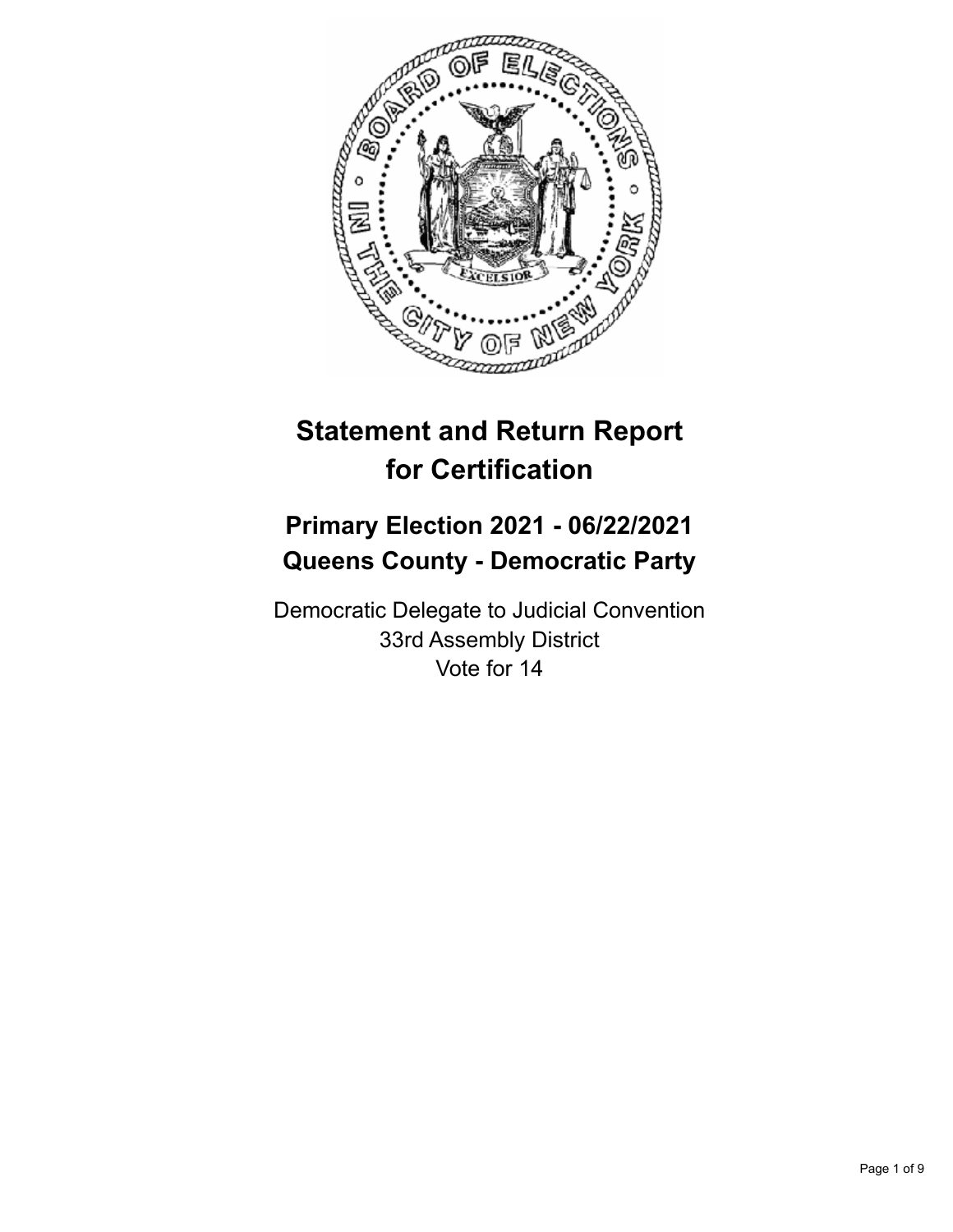

| <b>PUBLIC COUNTER</b>                                    | 15,077       |
|----------------------------------------------------------|--------------|
| MANUALLY COUNTED EMERGENCY                               | 0            |
| <b>ABSENTEE / MILITARY</b>                               | 2,320        |
| <b>AFFIDAVIT</b>                                         | 48           |
| <b>Total Ballots</b>                                     | 17,445       |
| Less - Inapplicable Federal/Special Presidential Ballots | 0            |
| <b>Total Applicable Ballots</b>                          | 17,445       |
| PHIL HOLLANT                                             | 2,233        |
| <b>GREGORY W. MEEKS</b>                                  | 10,576       |
| I. DANEEK MILLER                                         | 7,810        |
| <b>JUNE B. BUNCH</b>                                     | 4,556        |
| <b>ROSLIN SPIGNER</b>                                    | 5,863        |
| ALMA J. CAVE                                             | 4,255        |
| PAMELA F. MOORE                                          | 5,867        |
| <b>LEROY MANUEL</b>                                      | 4,467        |
| DARCEL P. CHAPMAN                                        | 3,955        |
| <b>WANDA R. MANLEY</b>                                   | 4,799        |
| LEROY G. COMRIE JR.                                      | 8,709        |
| <b>GEORGE A. SMITH</b>                                   | 4,472        |
| MICHAEL L. LAMBERT                                       | 4,716        |
| <b>SAMUEL MURRAY</b>                                     | 3,994        |
| <b>CARMINE COULOUTE</b>                                  | 3,356        |
| <b>PAMELA RIVERS</b>                                     | 4,355        |
| <b>IVA WESTBROOKE</b>                                    | 2,106        |
| MIZANUR R. CHOUDHURY                                     | 2,581        |
| OSTER BRYAN                                              | 1,401        |
| <b>WARREN ROSS</b>                                       | 2,470        |
| JONATHAN D. LOGAN                                        | 2,540        |
| <b>ARNOLD MCKINLEY</b>                                   | 2,226        |
| AL SHARPTON (WRITE-IN)                                   | 1            |
| AL-HASSAN KANU (WRITE-IN)                                | $\mathbf{1}$ |
| ALLISON FELIX (WRITE-IN)                                 | 1            |
| ALMA J CAVE (WRITE-IN)                                   | 1            |
| ANDREW ENGEL (WRITE-IN)                                  | 1            |
| ANDREW FARELLA (WRITE-IN)                                | 1            |
| ANDREW THEBAUD (WRITE-IN)                                | 1            |
| ARIENE THOMAS (WRITE-IN)                                 | 1            |
| ARNOLD SPENCE (WRITE-IN)                                 | 1            |
| BAKI GRANT (WRITE-IN)                                    | 1            |
| BEAU T SNELL (WRITE-IN)                                  | 1            |
| BRENDA JACK (WRITE-IN)                                   | 1            |
| BRYANT NORMAN (WRITE-IN)                                 | 1            |
| CAROL BONNER (WRITE-IN)                                  | 1            |
| CASSANDRA TAPPI (WRITE-IN)                               | 1            |
| CHAE YOUNG SON (WRITE-IN)                                | 1            |
| CHARLIE GREEN (WRITE-IN)                                 | $\mathbf{1}$ |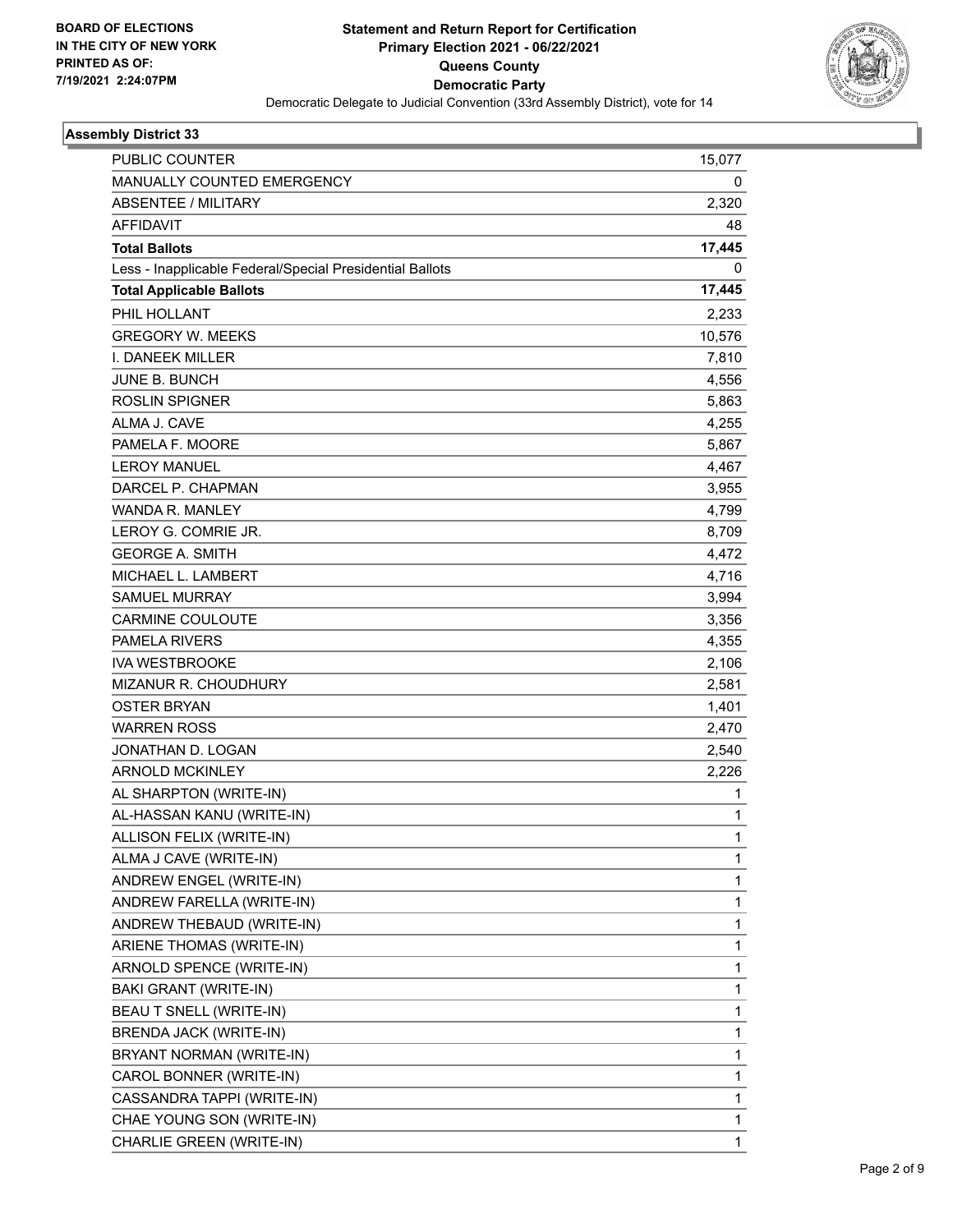

| CHARLTON D'SOUZA (WRITE-IN)       | 1            |
|-----------------------------------|--------------|
| CHRISTINA DEAN (WRITE-IN)         | 1            |
| CHRISTOPHER MENDOZA (WRITE-IN)    | 1            |
| CLYDE VANEL (WRITE-IN)            | 1            |
| <b>COLLETTE PEAR (WRITE-IN)</b>   | 1            |
| CURTIS SLIWA (WRITE-IN)           | 1            |
| DARRYL SMITH (WRITE-IN)           | 1            |
| DIANE LAKE (WRITE-IN)             | 1            |
| DIANNE MORALES (WRITE-IN)         | 1            |
| DONALD LENNON (WRITE-IN)          | 1            |
| DONALD WHITEHEAD (WRITE-IN)       | 1            |
| EARLEEN STALDINGS (WRITE-IN)      | 1            |
| EDUARD PEARCE (WRITE-IN)          | 1            |
| ELIZABETH WARREN (WRITE-IN)       | 1            |
| ELLIE RYAN (WRITE-IN)             | 1            |
| ERIC LADAMS (WRITE-IN)            | 1            |
| ERIC S. BARNETT JR. (WRITE-IN)    | 1            |
| ERICK WADSON (WRITE-IN)           | 1            |
| EUGENE WADSON (WRITE-IN)          | 1            |
| EUNICE HEAD (WRITE-IN)            | 1            |
| FAHIMA CHOWDHUMY (WRITE-IN)       | 1            |
| FIDEL OSOOIO (WRITE-IN)           | 1            |
| FRED JEAN (WRITE-IN)              | 1            |
| <b>GEORGE A SMITH (WRITE-IN)</b>  | $\mathbf{1}$ |
| <b>GERALD M THOMAS (WRITE-IN)</b> | 1            |
| <b>GORDON JOHN (WRITE-IN)</b>     | 1            |
| IVA WESTBROOKE (WRITE-IN)         | 1            |
| JACQUELINE WHITAKER (WRITE-IN)    | 1            |
| JACQUES G. DORAN (WRITE-IN)       | 1            |
| JACQUES G. DORCIN (WRITE-IN)      | 1            |
| JAMES HOWARD (WRITE-IN)           | 1            |
| JANNIFER M. SCHIAVONE (WRITE-IN)  | 1            |
| JASON MYLES CLARK (WRITE-IN)      | 1            |
| JEAN CLARK (WRITE-IN)             | 1            |
| JO-ANN WHITEHEAD (WRITE-IN)       | 1            |
| JONATHAN POMBOZA (WRITE-IN)       | 1            |
| JORGE M CORREA JR (WRITE-IN)      | 1            |
| JOSEPH J FINN (WRITE-IN)          | 2            |
| JUMAANE WILLIAMS (WRITE-IN)       | 1            |
| KAREN PLUMMER (WRITE-IN)          | 1            |
| KATHLEEN FULGIARI (WRITE-IN)      | 1            |
| KERRYANNE BURKE (WRITE-IN)        | 1            |
| KEVIN DARBOUZE (WRITE-IN)         | 1            |
| KEVIN S. PARKER (WRITE-IN)        | 1            |
| KEVIN SATTERFIELD (WRITE-IN)      | 1            |
| KHYME KHAN (WRITE-IN)             | 1            |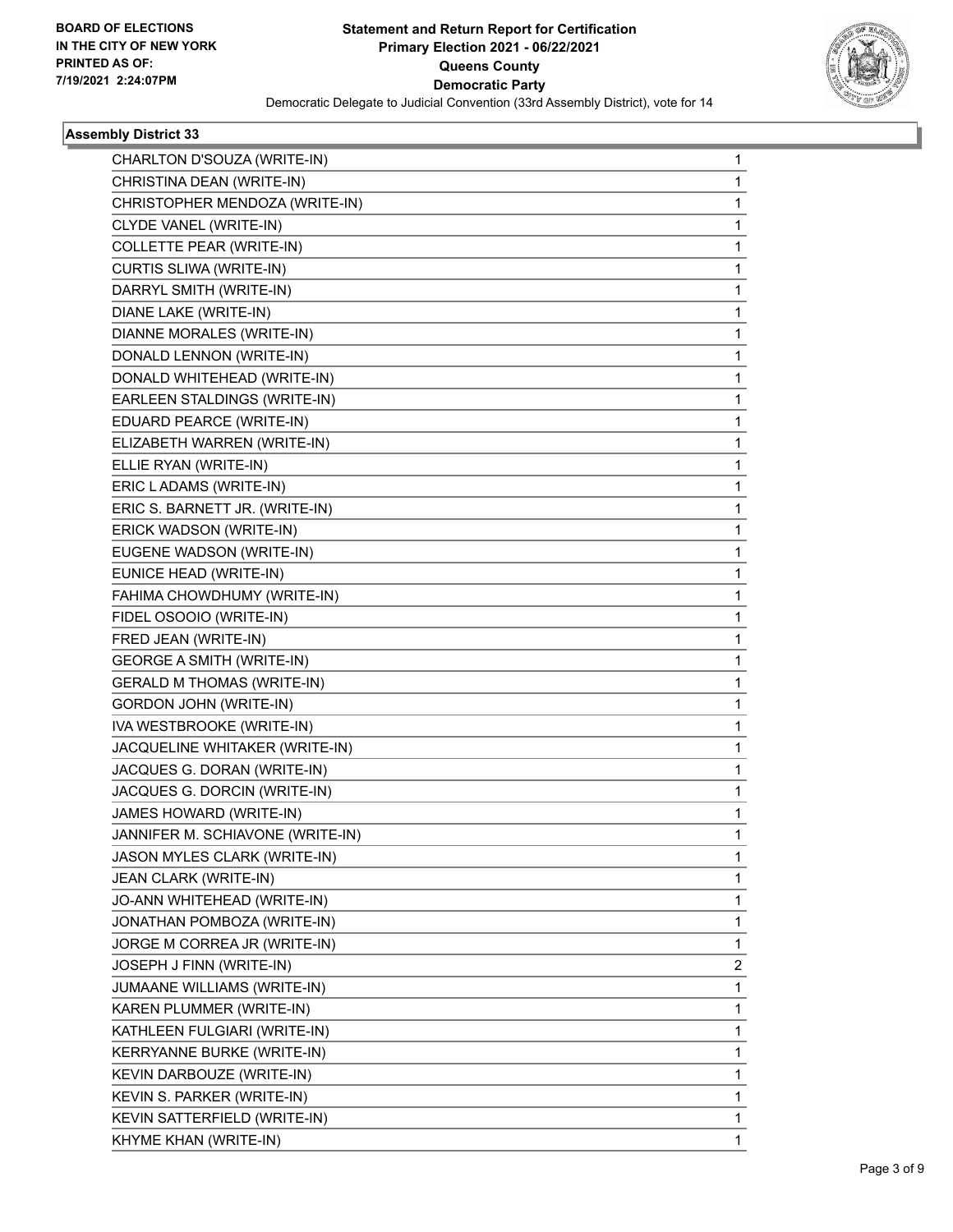

| KIMBERLEY C BROWN (WRITE-IN)              | 1   |
|-------------------------------------------|-----|
| KIMBERLEY DABOUZE (WRITE-IN)              | 1   |
| LATOYA BENJAMIN (WRITE-IN)                | 1   |
| MALCOLM A SMITH (WRITE-IN)                | 1   |
| MANE DARBOUSE (WRITE-IN)                  | 1   |
| MARC DARBOUZE (WRITE-IN)                  | 1   |
| MARIE ADAM-OVIDE (WRITE-IN)               | 1   |
| MARION SMITH (WRITE-IN)                   | 1   |
| MARISA BEASAK (WRITE-IN)                  | 1   |
| MARTA BARNETT (WRITE-IN)                  | 1   |
| MELANIE JOHNSON (WRITE-IN)                | 1   |
| MICKEY MOUSE (WRITE-IN)                   | 2   |
| MOHAMMED R CHOWDHURY (WRITE-IN)           | 1   |
| NANTASHA WILLIAMS (WRITE-IN)              | 2   |
| OVINGTON PROPHETE (WRITE-IN)              | 1   |
| PAPERBOY LOVE PRINCE (WRITE-IN)           | 1   |
| ROBERT C LOVIE (WRITE-IN)                 | 1   |
| ROBERT WILLIAMS (WRITE-IN)                | 1   |
| RONALD FISHER (WRITE-IN)                  | 1   |
| ROSE DICKSON (WRITE-IN)                   | 1   |
| RUDOLPH GIULIANI (WRITE-IN)               | 1   |
| RUFUS DUNTON (WRITE-IN)                   | 1   |
| SAFIYA WHITEHEAD (WRITE-IN)               | 1   |
| SAMUEL MURRAY (WRITE-IN)                  | 1   |
| SANDREA W COBB (WRITE-IN)                 | 1   |
| SHANA HEATH (WRITE-IN)                    | 1   |
| SHAWN MORALES (WRITE-IN)                  | 1   |
| SIDNEY HEAD (WRITE-IN)                    | 1   |
| ST CLAIRE E REID JR (WRITE-IN)            | 1   |
| STEPHEN REED (WRITE-IN)                   | 2   |
| SUNDAY ODVA (WRITE-IN)                    | 1   |
| SYLBERT F. DENNIS (WRITE-IN)              | 3   |
| SYLVIA LOVELACE (WRITE-IN)                | 1   |
| THOMAS RILEY (WRITE-IN)                   | 1   |
| TINA MORRIS (WRITE-IN)                    | 2   |
| TRAVIS ANTHONY (WRITE-IN)                 | 1   |
| TUNISHA W WALKER-MILLER (WRITE-IN)        | 1   |
| TYLEEK C PARKER (WRITE-IN)                | 1   |
| UNATTRIBUTABLE WRITE-IN (WRITE-IN)        | 252 |
| UNCOUNTED WRITE-IN PER STATUTE (WRITE-IN) | 12  |
| VERONICA HENRY (WRITE-IN)                 | 1   |
| VIOLA PLUMMER (WRITE-IN)                  | 1   |
| WALTER MIXON (WRITE-IN)                   | 1   |
| WANDA PHILLIPS (WRITE-IN)                 | 1   |
| WILLIAM A ROBINSON (WRITE-IN)             | 1   |
| WINSTON JOHNSON (WRITE-IN)                | 1   |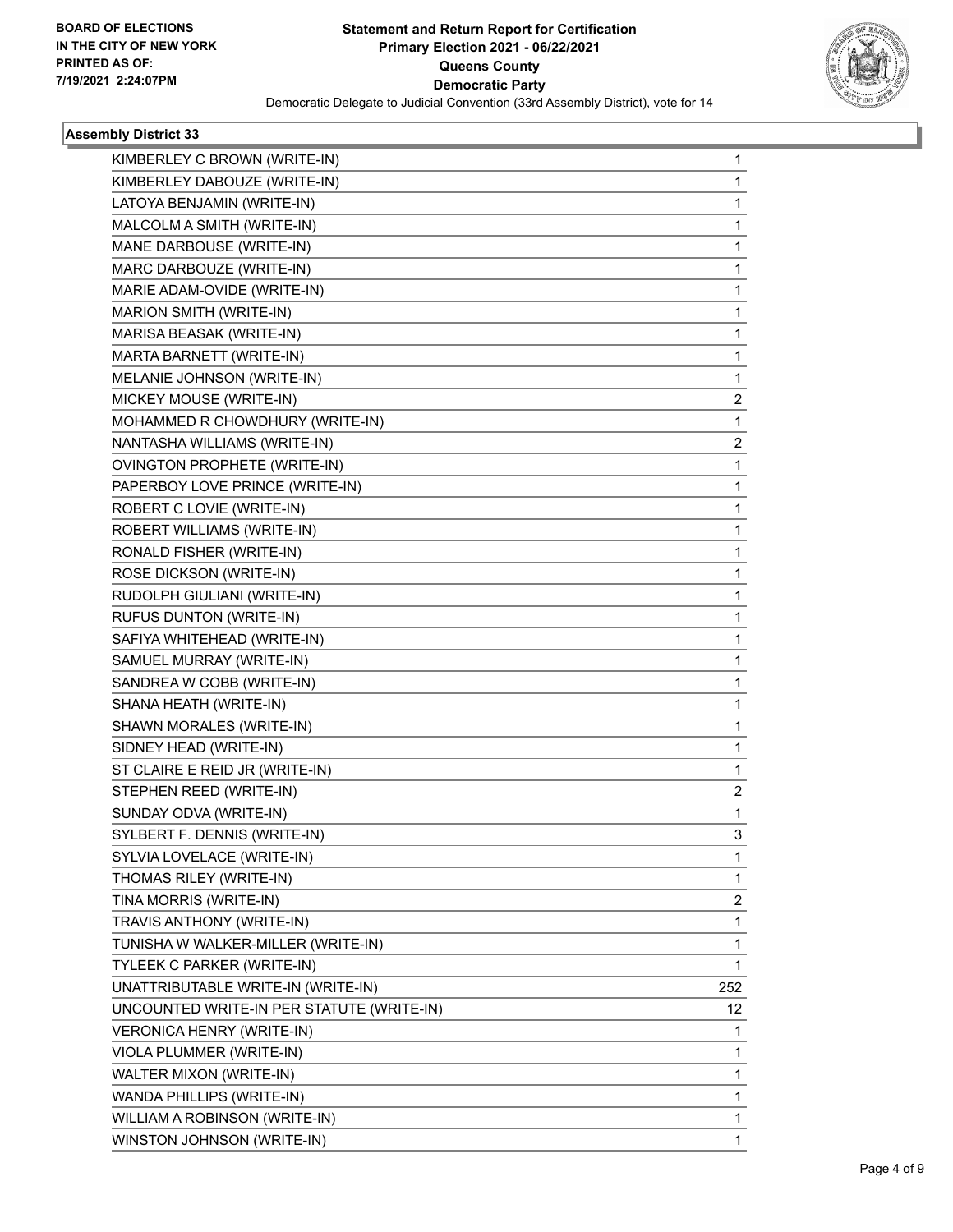

| YVETTE STRONG-BANKS (WRITE-IN) |         |
|--------------------------------|---------|
| <b>Total Votes</b>             | 97.686  |
| Unrecorded                     | 146.544 |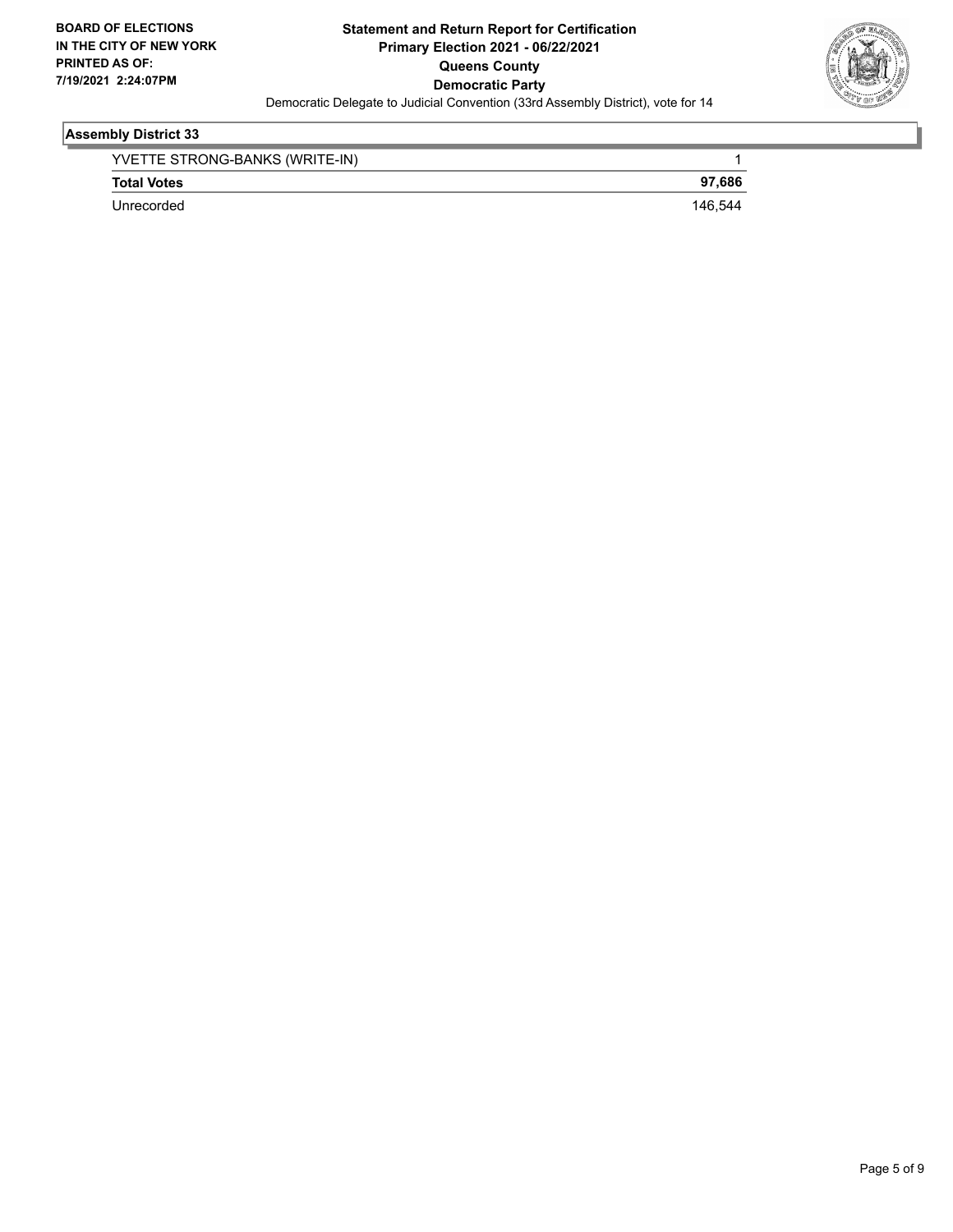

| PUBLIC COUNTER                                           | 15,077       |
|----------------------------------------------------------|--------------|
| MANUALLY COUNTED EMERGENCY                               | 0            |
| <b>ABSENTEE / MILITARY</b>                               | 2,320        |
| <b>AFFIDAVIT</b>                                         | 48           |
| <b>Total Ballots</b>                                     | 17,445       |
| Less - Inapplicable Federal/Special Presidential Ballots | 0            |
| <b>Total Applicable Ballots</b>                          | 17,445       |
| PHIL HOLLANT                                             | 2,233        |
| <b>GREGORY W. MEEKS</b>                                  | 10,576       |
| <b>I. DANEEK MILLER</b>                                  | 7,810        |
| <b>JUNE B. BUNCH</b>                                     | 4,556        |
| <b>ROSLIN SPIGNER</b>                                    | 5,863        |
| ALMA J. CAVE                                             | 4,255        |
| PAMELA F. MOORE                                          | 5,867        |
| <b>LEROY MANUEL</b>                                      | 4,467        |
| DARCEL P. CHAPMAN                                        | 3,955        |
| <b>WANDA R. MANLEY</b>                                   | 4,799        |
| LEROY G. COMRIE JR.                                      | 8,709        |
| <b>GEORGE A. SMITH</b>                                   | 4,472        |
| MICHAEL L. LAMBERT                                       | 4,716        |
| <b>SAMUEL MURRAY</b>                                     | 3,994        |
| <b>CARMINE COULOUTE</b>                                  | 3,356        |
| <b>PAMELA RIVERS</b>                                     | 4,355        |
| <b>IVA WESTBROOKE</b>                                    | 2,106        |
| <b>MIZANUR R. CHOUDHURY</b>                              | 2,581        |
| <b>OSTER BRYAN</b>                                       | 1,401        |
| <b>WARREN ROSS</b>                                       | 2,470        |
| JONATHAN D. LOGAN                                        | 2,540        |
| ARNOLD MCKINLEY                                          | 2,226        |
| AL SHARPTON (WRITE-IN)                                   | 1            |
| AL-HASSAN KANU (WRITE-IN)                                | 1            |
| ALLISON FELIX (WRITE-IN)                                 | $\mathbf{1}$ |
| ALMA J CAVE (WRITE-IN)                                   | 1            |
| ANDREW ENGEL (WRITE-IN)                                  | 1            |
| ANDREW FARELLA (WRITE-IN)                                | 1            |
| ANDREW THEBAUD (WRITE-IN)                                | 1            |
| ARIENE THOMAS (WRITE-IN)                                 | 1            |
| ARNOLD SPENCE (WRITE-IN)                                 | 1            |
| BAKI GRANT (WRITE-IN)                                    | 1            |
| BEAU T SNELL (WRITE-IN)                                  | 1            |
| BRENDA JACK (WRITE-IN)                                   | 1            |
| BRYANT NORMAN (WRITE-IN)                                 | 1            |
| CAROL BONNER (WRITE-IN)                                  | 1            |
| CASSANDRA TAPPI (WRITE-IN)                               | 1            |
| CHAE YOUNG SON (WRITE-IN)                                | 1            |
| CHARLIE GREEN (WRITE-IN)                                 | 1            |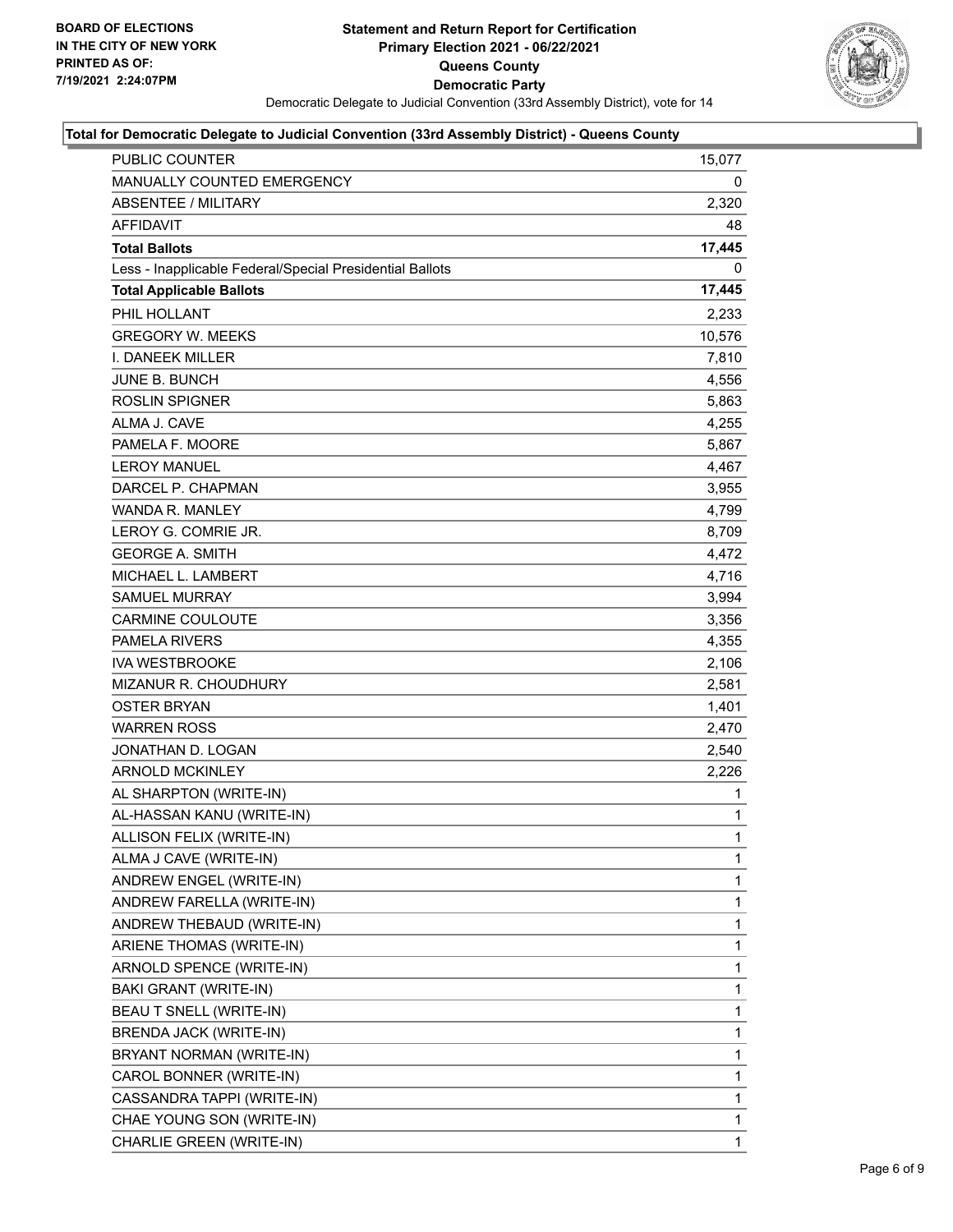

| CHARLTON D'SOUZA (WRITE-IN)       | 1              |
|-----------------------------------|----------------|
| CHRISTINA DEAN (WRITE-IN)         | 1              |
| CHRISTOPHER MENDOZA (WRITE-IN)    | 1              |
| CLYDE VANEL (WRITE-IN)            | 1              |
| COLLETTE PEAR (WRITE-IN)          | 1              |
| CURTIS SLIWA (WRITE-IN)           | 1              |
| DARRYL SMITH (WRITE-IN)           | 1              |
| DIANE LAKE (WRITE-IN)             | 1              |
| DIANNE MORALES (WRITE-IN)         | 1              |
| DONALD LENNON (WRITE-IN)          | 1              |
| DONALD WHITEHEAD (WRITE-IN)       | 1              |
| EARLEEN STALDINGS (WRITE-IN)      | 1              |
| EDUARD PEARCE (WRITE-IN)          | 1              |
| ELIZABETH WARREN (WRITE-IN)       | 1              |
| ELLIE RYAN (WRITE-IN)             | 1              |
| ERIC LADAMS (WRITE-IN)            | 1              |
| ERIC S. BARNETT JR. (WRITE-IN)    | 1              |
| ERICK WADSON (WRITE-IN)           | 1              |
| EUGENE WADSON (WRITE-IN)          | 1              |
| EUNICE HEAD (WRITE-IN)            | 1              |
| FAHIMA CHOWDHUMY (WRITE-IN)       | 1              |
| FIDEL OSOOIO (WRITE-IN)           | 1              |
| FRED JEAN (WRITE-IN)              | 1              |
| <b>GEORGE A SMITH (WRITE-IN)</b>  | 1              |
| <b>GERALD M THOMAS (WRITE-IN)</b> | 1              |
| GORDON JOHN (WRITE-IN)            | 1              |
| IVA WESTBROOKE (WRITE-IN)         | 1              |
| JACQUELINE WHITAKER (WRITE-IN)    | 1              |
| JACQUES G. DORAN (WRITE-IN)       | $\mathbf{1}$   |
| JACQUES G. DORCIN (WRITE-IN)      | 1              |
| JAMES HOWARD (WRITE-IN)           | 1              |
| JANNIFER M. SCHIAVONE (WRITE-IN)  | 1              |
| JASON MYLES CLARK (WRITE-IN)      | 1              |
| JEAN CLARK (WRITE-IN)             | 1              |
| JO-ANN WHITEHEAD (WRITE-IN)       | 1              |
| JONATHAN POMBOZA (WRITE-IN)       | 1              |
| JORGE M CORREA JR (WRITE-IN)      | 1              |
| JOSEPH J FINN (WRITE-IN)          | $\overline{2}$ |
| JUMAANE WILLIAMS (WRITE-IN)       | 1              |
| KAREN PLUMMER (WRITE-IN)          | 1              |
| KATHLEEN FULGIARI (WRITE-IN)      | 1              |
| KERRYANNE BURKE (WRITE-IN)        | 1              |
| KEVIN DARBOUZE (WRITE-IN)         | 1              |
| KEVIN S. PARKER (WRITE-IN)        | 1              |
| KEVIN SATTERFIELD (WRITE-IN)      | 1              |
| KHYME KHAN (WRITE-IN)             | 1              |
|                                   |                |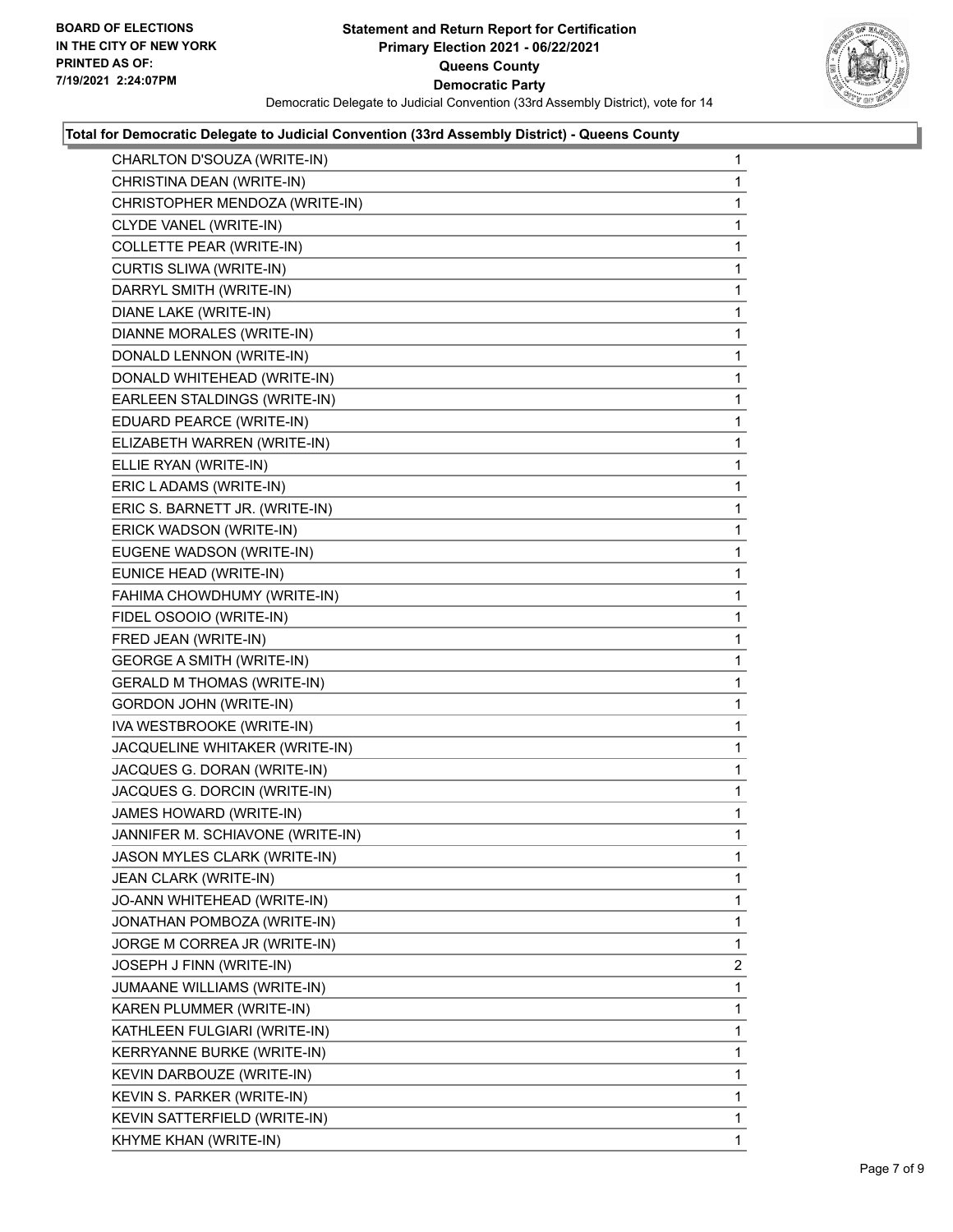

| KIMBERLEY C BROWN (WRITE-IN)              | 1              |
|-------------------------------------------|----------------|
| KIMBERLEY DABOUZE (WRITE-IN)              | 1              |
| LATOYA BENJAMIN (WRITE-IN)                | 1              |
| MALCOLM A SMITH (WRITE-IN)                | $\mathbf 1$    |
| MANE DARBOUSE (WRITE-IN)                  | 1              |
| MARC DARBOUZE (WRITE-IN)                  | 1              |
| MARIE ADAM-OVIDE (WRITE-IN)               | $\mathbf{1}$   |
| MARION SMITH (WRITE-IN)                   | $\mathbf{1}$   |
| MARISA BEASAK (WRITE-IN)                  | 1              |
| MARTA BARNETT (WRITE-IN)                  | $\mathbf{1}$   |
| MELANIE JOHNSON (WRITE-IN)                | 1              |
| MICKEY MOUSE (WRITE-IN)                   | 2              |
| MOHAMMED R CHOWDHURY (WRITE-IN)           | 1              |
| NANTASHA WILLIAMS (WRITE-IN)              | $\overline{2}$ |
| OVINGTON PROPHETE (WRITE-IN)              | 1              |
| PAPERBOY LOVE PRINCE (WRITE-IN)           | $\mathbf{1}$   |
| ROBERT C LOVIE (WRITE-IN)                 | 1              |
| ROBERT WILLIAMS (WRITE-IN)                | 1              |
| RONALD FISHER (WRITE-IN)                  | $\mathbf{1}$   |
| ROSE DICKSON (WRITE-IN)                   | 1              |
| RUDOLPH GIULIANI (WRITE-IN)               | 1              |
| RUFUS DUNTON (WRITE-IN)                   | $\mathbf{1}$   |
| SAFIYA WHITEHEAD (WRITE-IN)               | 1              |
| SAMUEL MURRAY (WRITE-IN)                  | 1              |
| SANDREA W COBB (WRITE-IN)                 | $\mathbf{1}$   |
| SHANA HEATH (WRITE-IN)                    | 1              |
| SHAWN MORALES (WRITE-IN)                  | 1              |
| SIDNEY HEAD (WRITE-IN)                    | $\mathbf{1}$   |
| ST CLAIRE E REID JR (WRITE-IN)            | 1              |
| STEPHEN REED (WRITE-IN)                   | 2              |
| SUNDAY ODVA (WRITE-IN)                    | $\mathbf{1}$   |
| SYLBERT F. DENNIS (WRITE-IN)              | 3              |
| SYLVIA LOVELACE (WRITE-IN)                | 1              |
| THOMAS RILEY (WRITE-IN)                   | 1              |
| TINA MORRIS (WRITE-IN)                    | $\overline{2}$ |
| TRAVIS ANTHONY (WRITE-IN)                 | 1              |
| TUNISHA W WALKER-MILLER (WRITE-IN)        | 1              |
| TYLEEK C PARKER (WRITE-IN)                | 1              |
| UNATTRIBUTABLE WRITE-IN (WRITE-IN)        | 252            |
| UNCOUNTED WRITE-IN PER STATUTE (WRITE-IN) | 12             |
| VERONICA HENRY (WRITE-IN)                 | 1              |
| VIOLA PLUMMER (WRITE-IN)                  | 1              |
| WALTER MIXON (WRITE-IN)                   | 1              |
| WANDA PHILLIPS (WRITE-IN)                 | 1              |
| WILLIAM A ROBINSON (WRITE-IN)             | 1              |
| WINSTON JOHNSON (WRITE-IN)                | $\mathbf{1}$   |